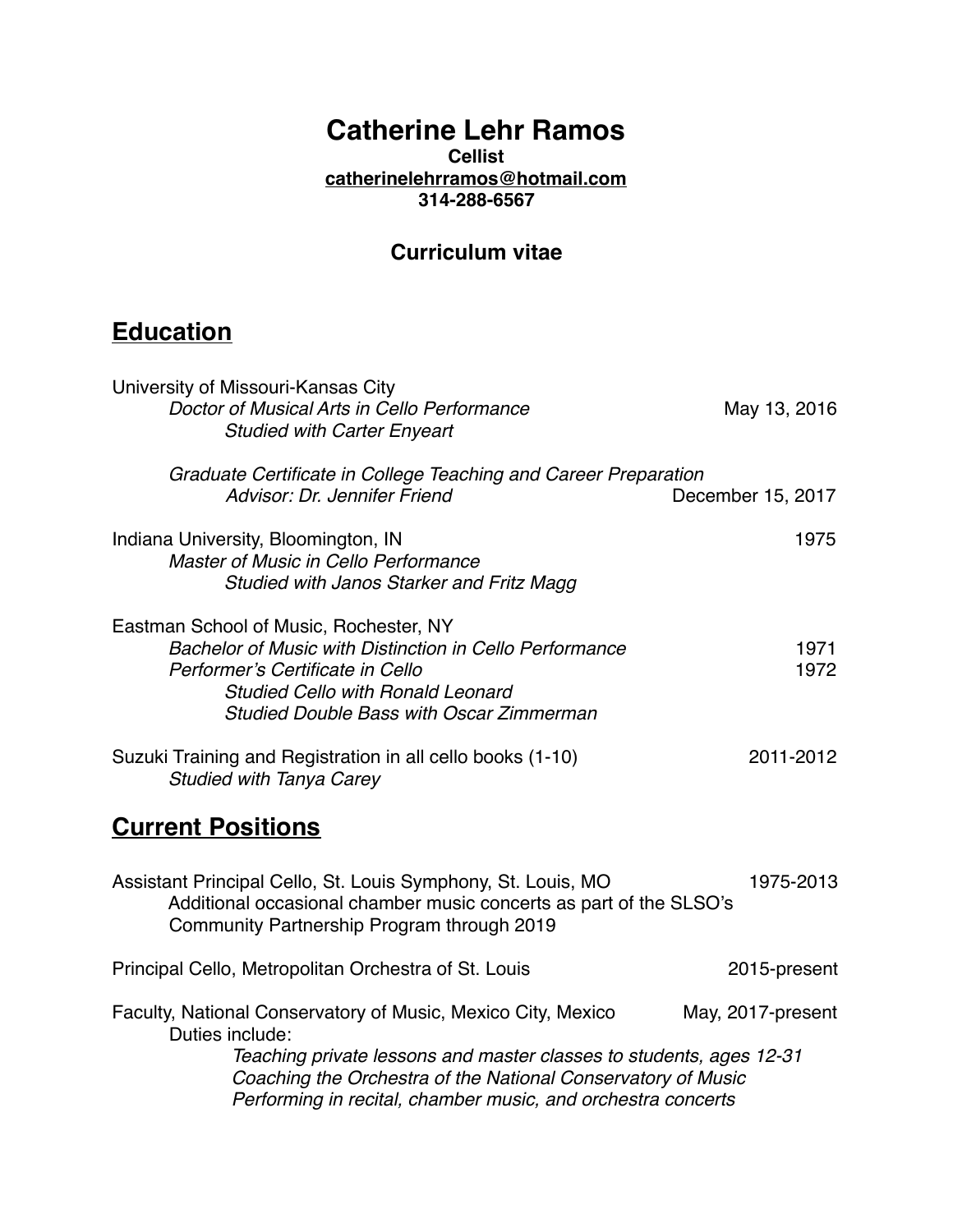Faculty, Community Music School of Webster University, St. Louis, MO 2003-present Duties include:

> *Teaching private cello lessons Coaching chamber music Coaching low strings for the Young People's Symphonic Orchestra Performing in chamber music for the Young Composer's Programs*

Cello and chamber music faculty, Rocky Mountain Summer Conservatory, Steamboat Springs, CO 1997-present Duties include: *Teaching private cello lessons and master classes to students, ages 12-22 Coaching chamber music Performing on faculty recitals in solo and chamber music Teaching orchestra repertoire classes Giving classes on organizing and performing children's concerts*

Private Cello Studio, St. Louis, MO 1975-present

### **Clinic and Master Class Appearances**

*Recruiting cellists for the program*

| Master class, Blair School of Music, Vanderbilt University, Nashville, TN        | 2017      |
|----------------------------------------------------------------------------------|-----------|
| Yearly master classes, Northern Arizona University in Flagstaff, AZ              | 2011-2015 |
| Cello section coaching, Orquesta Filarmonica de Boca del Rio, Veracruz, Mexico   | 2014-2015 |
| Cello section coaching, Orquesta Juvenil Universitaria Eduardo Mata, Mexico City | 2014      |
| Pedagogy discussion and performance, Arizona State University, Tempe, AZ         | 2012      |
| Master class, University of Missouri-Columbia, Columbia, MO                      | 2010      |
| Master class, DePaul University, Chicago, IL                                     | 2008      |
| Cello section coaching, National Conservatory of Music, Mexico City              | 2000-2001 |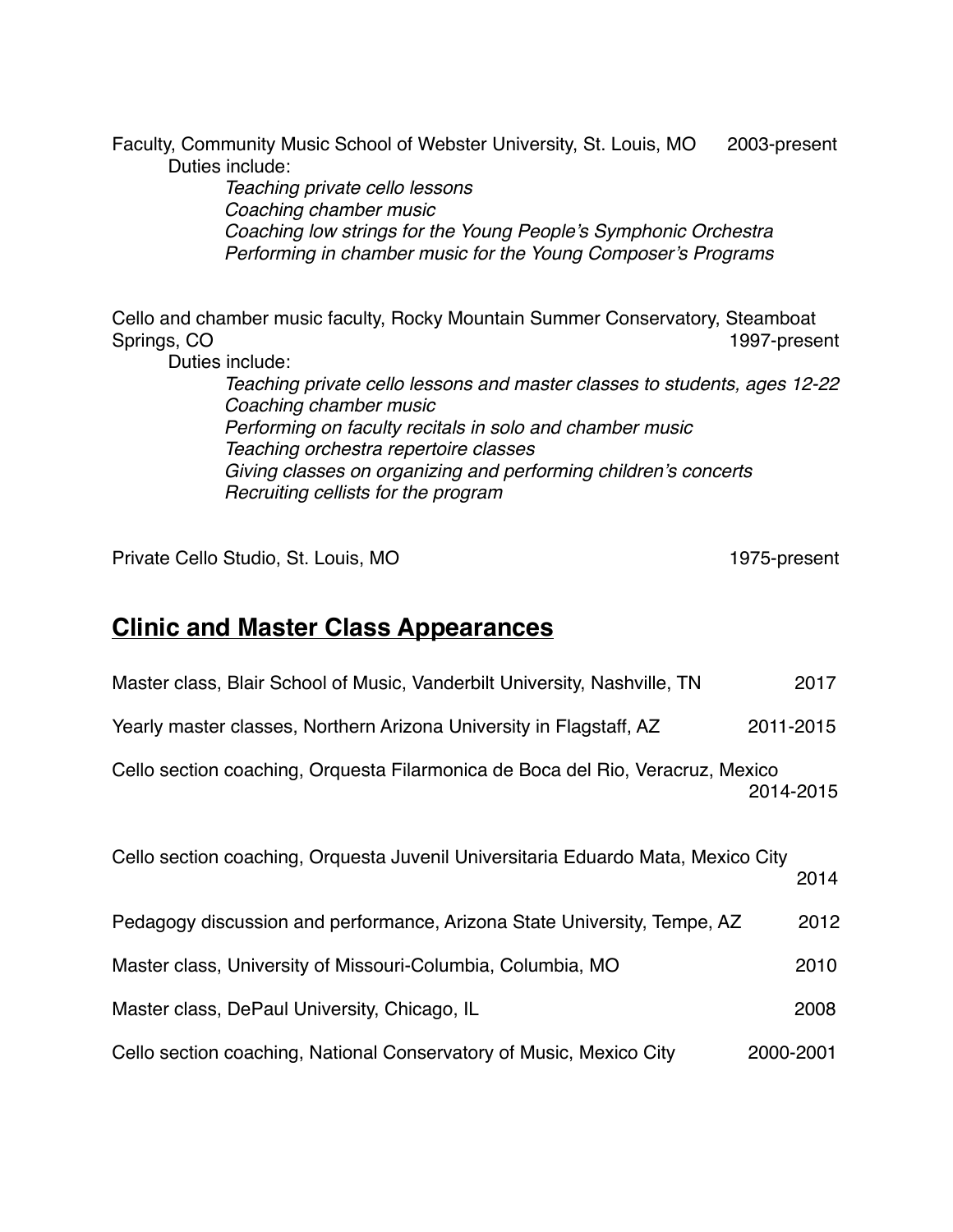# **Previous Teaching Experience**

| Replacement cello faculty, Northern Arizona University                                                                                                                                    | April and May, 2015<br>March-May, 2018 |
|-------------------------------------------------------------------------------------------------------------------------------------------------------------------------------------------|----------------------------------------|
| Adjunct cello faculty, Evangel University, Springfield, MO                                                                                                                                | 2010-2011                              |
| Artist-in-residence, Washington University in St. Louis, St. Louis, MO<br>Duties included: Teaching university students<br>Playing principal cello in the Washington University Orchestra | 1982-85                                |
| Associate Instructor of Cello, Indiana University, Bloomington, IN                                                                                                                        | 1972-74                                |

## **Teaching Award**

Artist Teacher of the Year, named by the Missouri Chapter of the American String Teacher's Association (MoASTA) 2008

## **Student Outcomes**

| Two students selected to perform in the Copland Orchestra (one as principal cello) at |           |
|---------------------------------------------------------------------------------------|-----------|
| the First Suzuki Convention of the Americas, Cancun, Mexico                           | May, 2019 |

Student selected to perform in Master Class at the Suzuki Association of the America's Biennial Conference, Minneapolis, MN May, 2018 Student in the National Finals of the MTNA Senior Division Competition 2017 and 2010 Student honored as 2015 National YoungArts Foundation Merit Winner in Cello 2015 Student selected as member of the National Youth Orchestra of the USA 2015 Students have been accepted to the following schools as cello performance majors: Boston University Cleveland Institute of Music DePaul University Eastman School of Music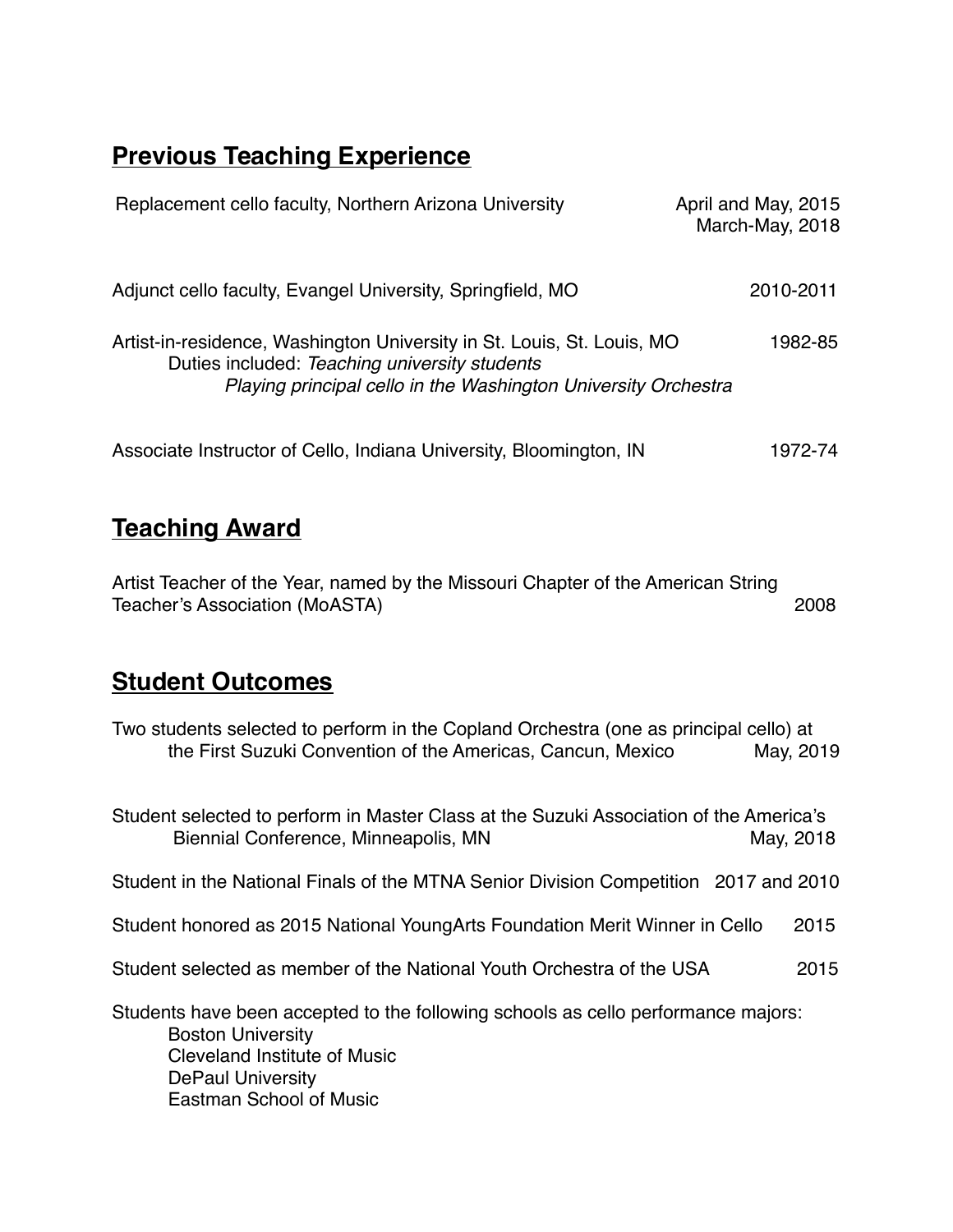Indiana University in Bloomington Lawrence University Oberlin Conservatory of Music New England Conservatory of Music Northwestern University Rice University San Francisco Conservatory Stanford University University of Colorado Boulder University of Illinois at Urbana-Champaign University of Miami University of Michigan University of Missouri-Columbia University of Missouri-Kansas City University of Missouri-St. Louis University of Texas at Austin Vanderbilt University

Students featured on NPR's From the Top radio program, Show #234 2011

Students selected as members of the National High School Honors Orchestra, National ASTA Conferences:

2014, two students 2012, three students 2010, three students, including the first stand 2008, two students, both on the first stand

Students have appeared as soloists with the following orchestras:

St. Louis Symphony Orchestra St. Louis Symphony Youth Orchestra Alton, IL Symphony Belleville, IL Philharmonic Belleville, IL Youth Orchestra Gateway Festival Orchestra Mexican National Conservatory Orchestra St. Charles Community College Orchestra St. Louis Civic Orchestra St. Louis Chamber Orchestra Town and Country Symphony University City Symphony Young People's Symphonic Orchestra

### **Conferences, Presentations, and Publications**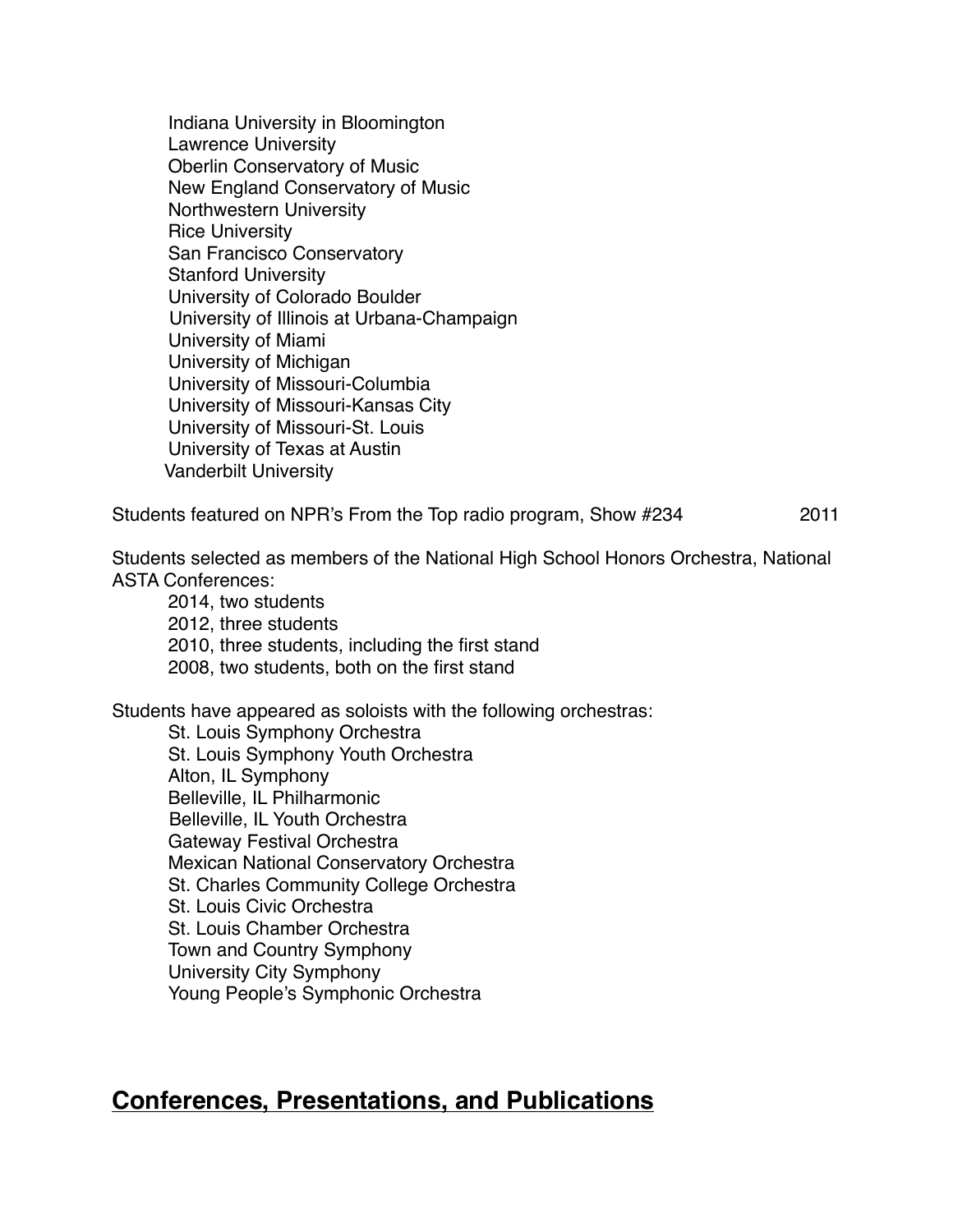Presenter, "Commissioning New Repertoire Using Extended Techniques" May, 2019 First Suzuki Convention of the Americas, Cancun, Mexico

Jury, Mexican National Cello Competition December, 2018 and 2012 Escuela Superior de Musica y Danza de Monterrey, Mexico

Organizer and Instructor, Cellofest 2016, 2012, 2010, and 2008 St. Louis, MO *Cellofest 2016: Bach to Hip Hop was on May 30, 2016, and featured students ages 9-23 and a commissioned premiere for ten cellos by former Public Enemy hip hop producer Kerwin Young Cellofest 2012: Cellists without Borders was from July 12-19, 2012, and featured students ages 8-23 from St. Louis, MO, Monterrey, Mexico, and Venezuela,*

Best Practice Poster Session, "Creating a Children's Concert" March, 2014 National ASTA Conference, Louisville, KY

Presenter, "Mexican Musicians in International Exchange" February, 2013 First International Symposium on Latin American Music, Virginia Tech, Blacksburg, VA *Included a demonstration quartet of four college-age cellists, one from Northwestern University, one from the University of Miami, and two from the Escuela Superior de Musica y Danza de Monterrey, Mexico*

Presenter, "Chamber Music Adventures: Students Performing with Professionals" March, 2011

National ASTA Conference, Kansas City, Missouri *Included a demonstration group of professionals, university and high school students performing together Boulez' cello septet,* Messagesquisse

"A Grand Solidarity Concert," SENZA SORDINO, The Concerty Sensitive Service Concerters and Sume, 2005

### **Solo Concerto Performances**

**Professional Orchestras**

St. Louis Symphony, performing concertos by: *Boellmann Paul Chihara*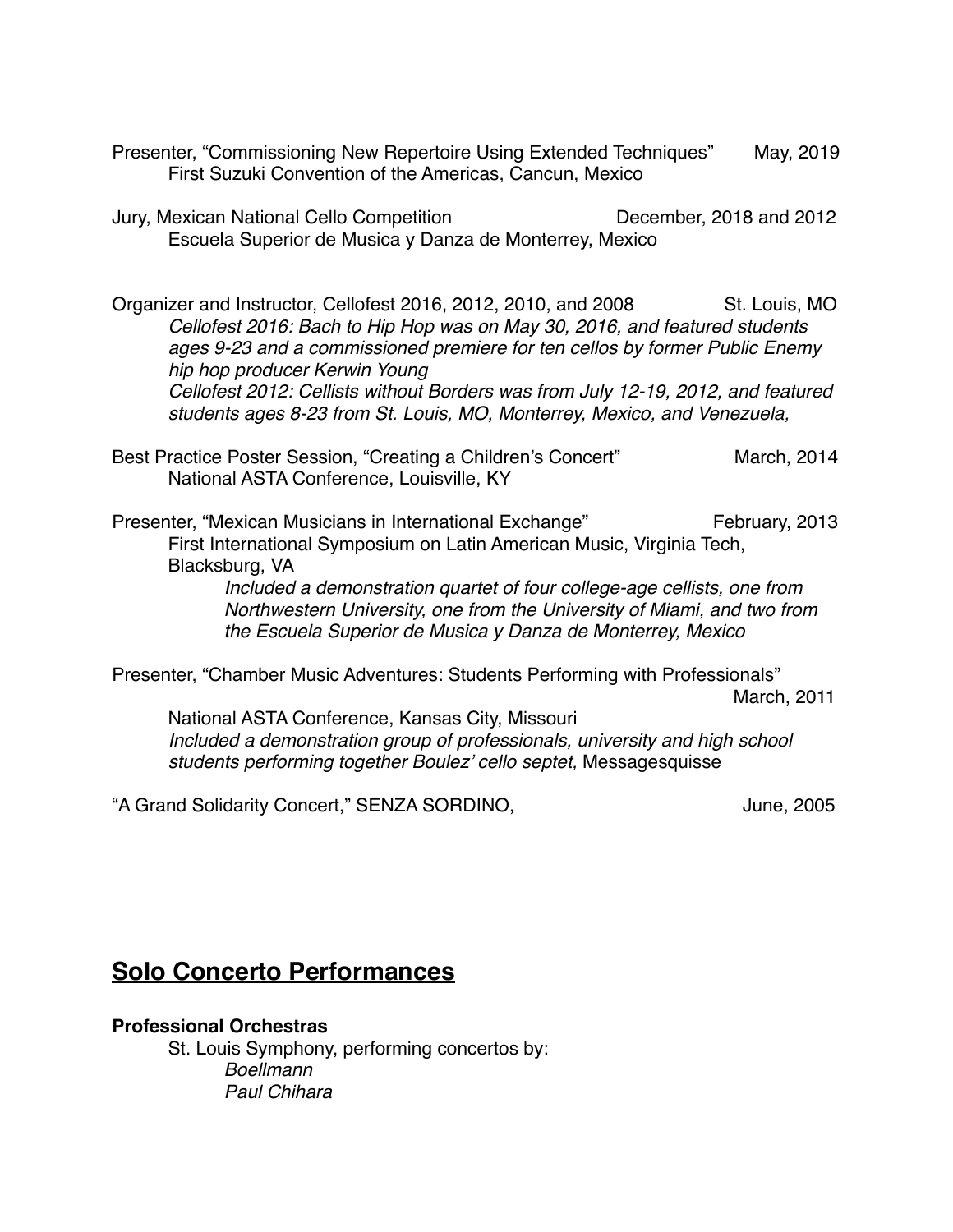*Glazunov's Minstrel Song Kabalevsky Saint-Saens Spohr Michael Tippett* Metropolitan Orchestra of St. Louis *Sinfonia Concertante in B-flat Major, Hob I:105* State of Mexico Symphony *Dvorak Cello Concerto* Rochester Philharmonic *Walton Cello Concerto*

#### **Regional Orchestras**

Alton (IL) Symphony Orchestra *Dvorak Cello Concerto* Belleville (IL) Philharmonic *Dvorak Cello Concerto Brahms Double Concerto* Clayton (MO) Symphony *Brahms Double Concerto* East Central College (MO) Community Orchestra *Haydn C Major Cello Concerto* Kirkwood (MO) Symphony Orchestra *Haydn D Major Cello Concerto* Southeast Missouri Symphony Orchestra *Dvorak Cello Concerto* St. Louis Philharmonic *Brahms Double Concerto* University City (MO) Symphony *Three Meditations from MASS by Bernstein Brahms Double Concerto*

### **Chamber Performances**

| St. Louis Symphony's many concert and outreach series, St. Louis, MO<br>Venues as diverse as Powell Symphony Hall, Sheldon Concert Hall, Ethical<br>Society, schools, hospitals, and prisons | 1975-2019                  |
|----------------------------------------------------------------------------------------------------------------------------------------------------------------------------------------------|----------------------------|
| Northern Arizona University's Horizon Concert Series<br>Gala Opening of Kitt Recital Hall                                                                                                    | 2019                       |
| Strings Music Festival, Steamboat Springs, CO                                                                                                                                                | 2014, 2013, 2010, and 2007 |
| Member, Strings of ARDA<br>World music ensemble with string quartet, bass, and percussion                                                                                                    | 2003-2019                  |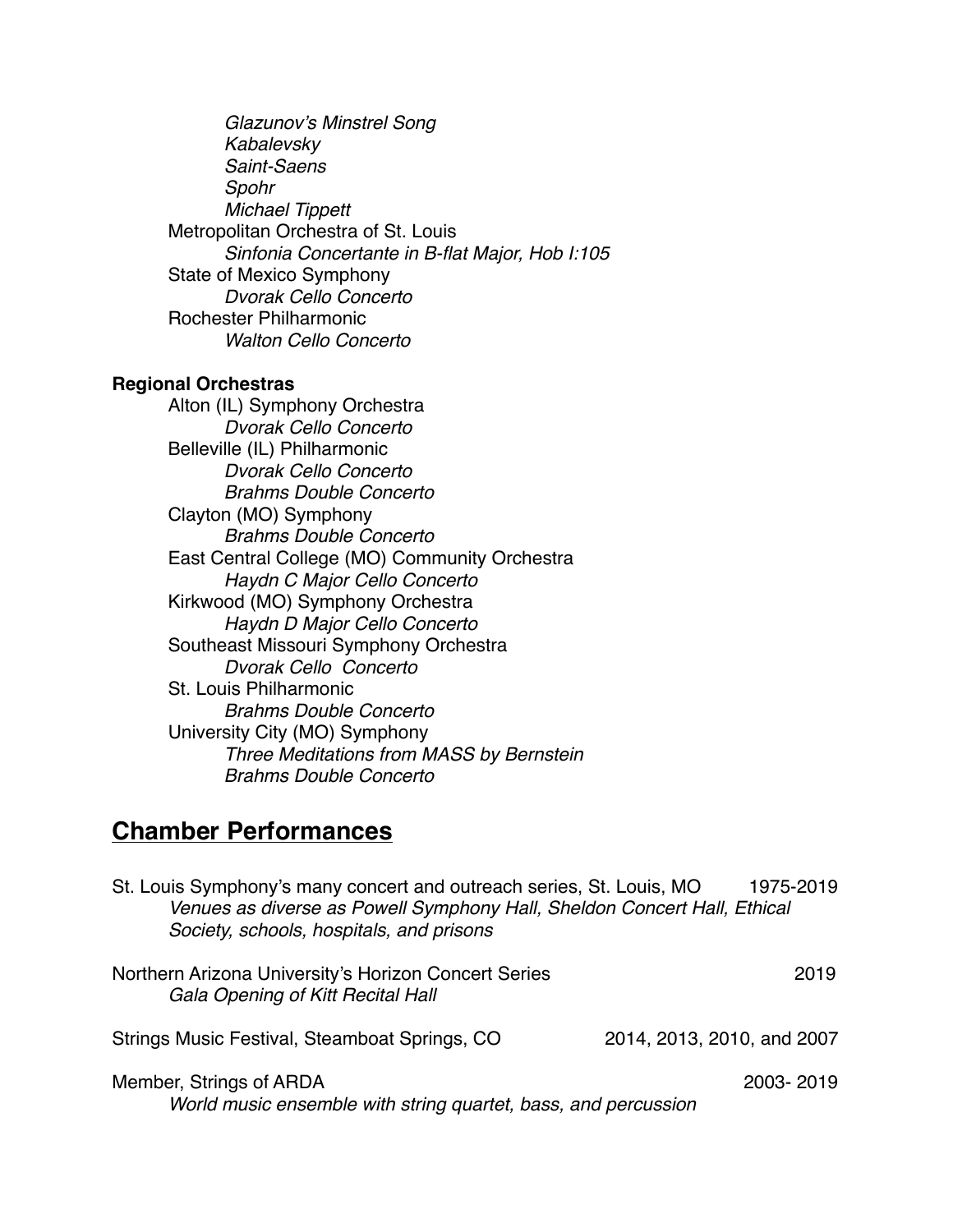| Instituto Nacional de Bellas Artes in Mexico City                                                                                                                                                 | 2013        |
|---------------------------------------------------------------------------------------------------------------------------------------------------------------------------------------------------|-------------|
| North American Saxophone Alliance Biennial Conference, Phoenix, AZ<br>Chamber music farewell concert of legendary saxophonist Fred Hemke<br>Bridge Suite for Cello and Saxophone by Aaron Perrine | March, 2012 |
| Park City International Music Festival, Park City, UT                                                                                                                                             | 1985-2000   |
| Innsbrook Music Festival, Innsbrook, MO                                                                                                                                                           | 2000        |
| Member, Trio Cassatt<br>String trio funded by the Missouri Arts Council and the Mid-America Arts Alliance                                                                                         | 1980-86     |
| Recitals in Missouri, Ohio, Indiana, New York, Delaware, and Mexico City                                                                                                                          |             |

# **Previous Orchestra Experience**

| Principal Cello, Strings Music Festival, Steamboat Springs, CO | June 23, 2012<br>August 10, 2011 |  |
|----------------------------------------------------------------|----------------------------------|--|
| Acting Principal Cello, San Diego Symphony, San Diego, CA      | 1985-86                          |  |
| Cello Section, Rochester Philharmonic Orchestra                | 1970-72                          |  |

## **Recordings**

"El Gato Triste," on the album Land of Make Believe by Chuck Mangione *Written for me by jazz musician Chuck Mangione and recorded live in Toronto with the Hamilton, Ontario, Philharmonic*

String Trios by Reger and Taneyev with Trio Cassatt on the Laurel Record Label

## **Fund-raising Activities**

| St. Louis Symphony Volunteer Association Parties of Note           | 2012      |
|--------------------------------------------------------------------|-----------|
| The Family that Plays Together                                     |           |
| Party and entertainment donated by the hosts; 100% of the proceeds |           |
| benefit the St. Louis Symphony                                     |           |
| Luncheons and gatherings with St. Louis Symphony donors            | 1975-2013 |
|                                                                    |           |

Donations given in my honor to the Community Music School of Webster University, St. Louis, MO